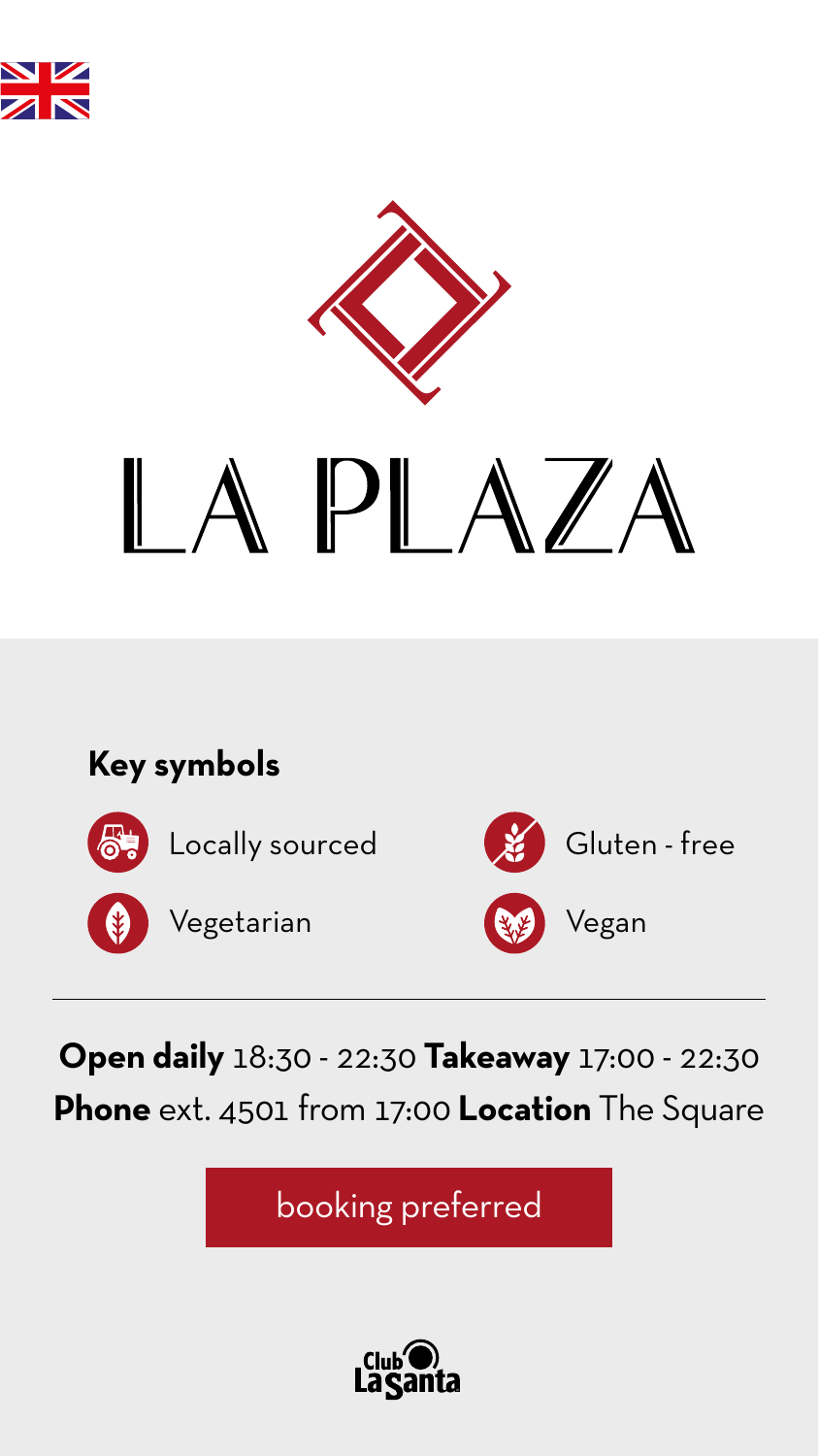



# **STARTERS**

| <b>SALAD BUFFET</b> |  |
|---------------------|--|
|---------------------|--|

### SALMON TARTARE ....................................................................€13.00

avocado and mango, citrus sauce and basil oil

### BEEF CARPACCIO (without bread) & .............................€14.50



rocket, Janubio sea salt, Parmesan cheese and extra virgin olive oil

SALMON SASHIMI .............................................................................€14.75

semi-cured in caramelised seaweed, wakame and wasabi tobiko



### WAKAME SALAD ..........................................................................€9.00

seasoned with sesame, cucumber noodles and chilli

### SALMON AND PRAWN FOCACCIA......................................€12.50

beansprouts, orange and Modena balsamic vinegar

### VEGETABLE TEMPURA ........................................................... €11.75

fresh seasonal vegetables with teriyaki sauce and Sriracha mayonnaise

# CRISPY SHRIMPS 3pcs....................................................................€12.00

in Japanese panko breadcrumbs with toasted sesame seeds, wasabi mayonaise and Japanese BBQ sauce

### TAKOYAKI (JAPANESE OCTOPUS BALLS) 6pcs €12.00

with Sriracha mayonnaise, teriyaki and nori seaweed

## CANARIAN POTATOES ..........................................€6.50



authentic Lanzarote potatoes with green and red sauces

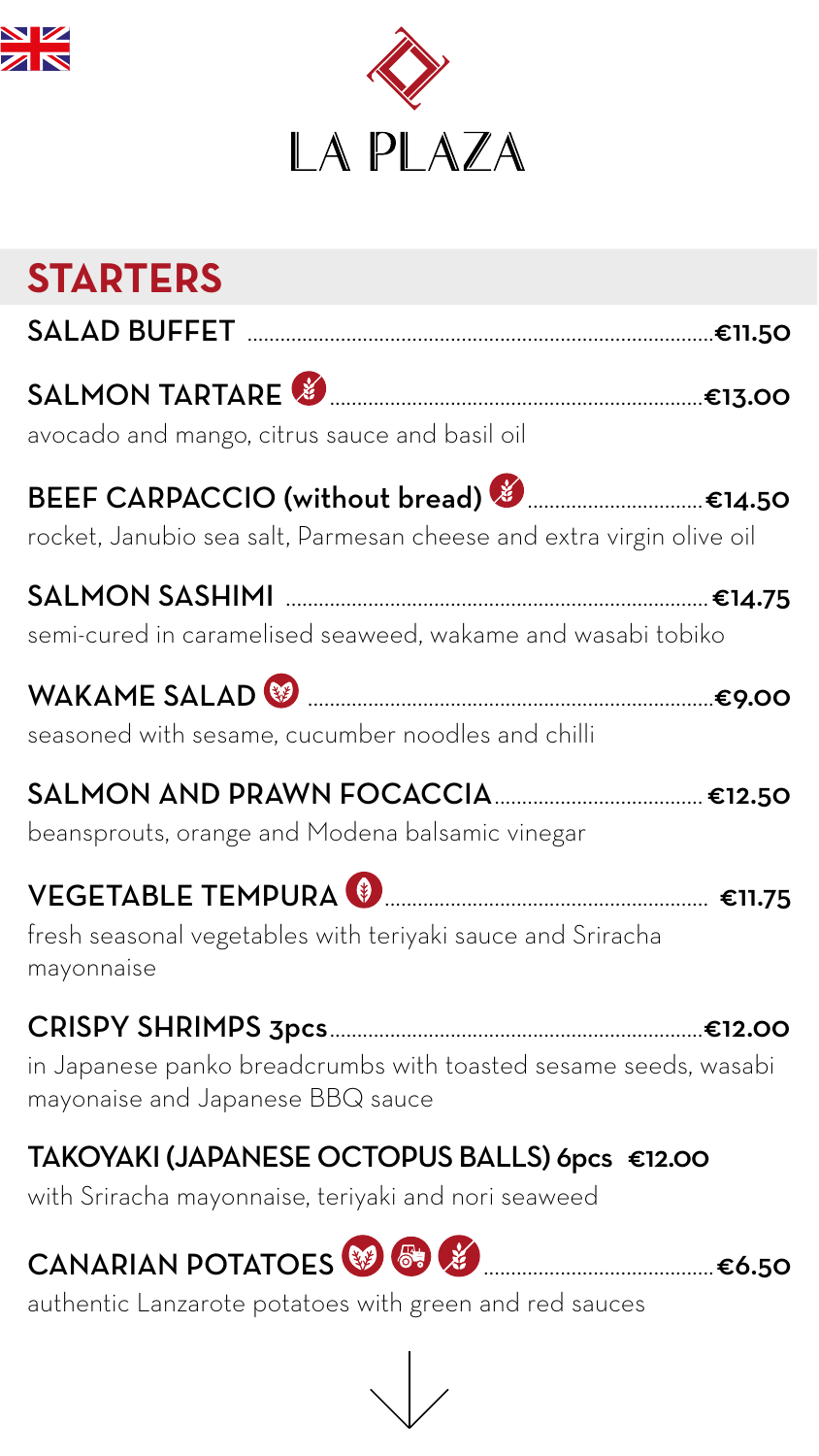# HOMEMADE GARLIC BREAD ............................................€6.50



BEEF LASAGNE ...................................................................................€14.00 with thinly-sliced aubergine

SALMON AND SPINACH LASAGNE ................................€14.50

with garlic, grated tomato, extra virgin olive oil and grated Parmesan

# **PASTA & WOK**

SPAGHETTI BOLOGNESE ........................................................... €12.50

SHRIMPS ...................................................................................................€14.50

with vegetables, rice, Yakisoba sauce and a pinch of chilli

CRISPY PORK ....................................................................................... €13.75 served with teriyaki sauce and noodles

#### CHICKEN CHOW MEIN .................................................................€13.75 cooked in the wok with sake and sautéed vegetables

# TONKATSU TENDERLOIN STRIPS ........................................€16.00 with vegetables and Japanese-style rice FRESH SEASONAL VEGETABLES<sup>®</sup> ................................€12.50 with rice and a hint of soya

### TONKOTSU RAMEN ........................................................................€14.50

of roast pork with chuka soba noodles

# **FISH**



in tataki cooked in the wok with seasonal vegetables, cherry tomatoes and potatoes with thyme

### GRILLED SALMON LOIN ..............................................................€17.50

with gingered vegetables, asparagus and roast potatoes

### LANZAROTE RED SEA BREAM .........................................€18.75

#### with green salad and potatoes in coriander sauce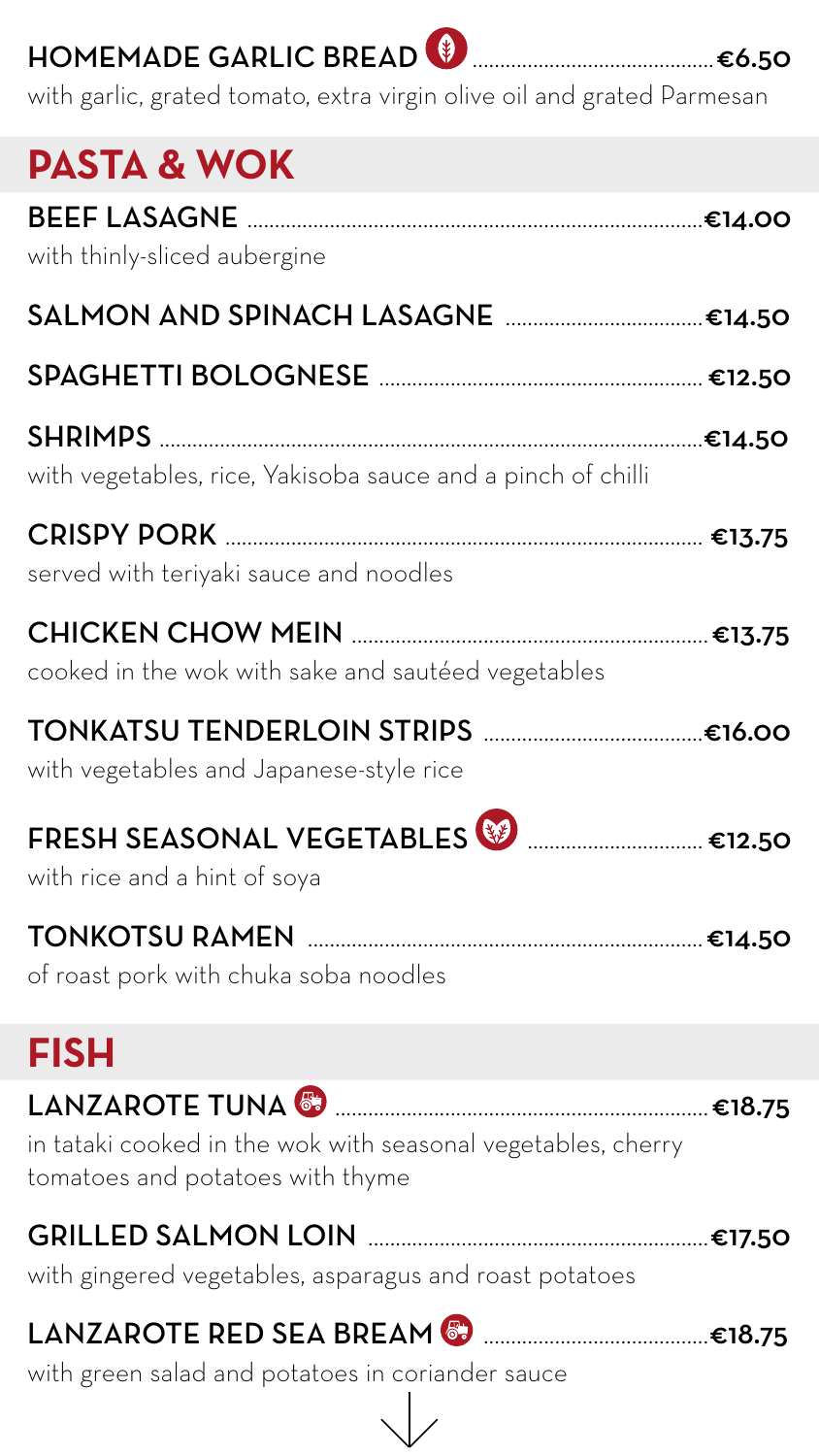### **MEAT**

| with fresh sautéed seasonal vegetables, chips and homemade<br>Bearnaise sauce (min. 2 persons) |
|------------------------------------------------------------------------------------------------|
| with vegetables, chips and green pepper sauce                                                  |
| with sautéed vegetables in the wok, salsa teriyaki and seaweed                                 |
| slow-cooked in BBQ sauce, coleslaw and chips                                                   |
| 1/2 GRILLED FREE-RANGE CHICKEN €15.00<br>in seasoning with sautéed vegetables and chips        |
| with rice noodles and sautéed vegetables, sesame and teriyaki sauce                            |





Tomato sauce, mozzarella and oregano

HAWAIIAN ...............................................................................................€10.50 Tomato sauce, mozzarella, ham and pineapple

PEPPERONI .............................................................................................€11.00 Tomato sauce, mozzarella and pepperoni

#### PROSCIUTTO............................................................................................€9.75

Tomato sauce, mozzarella and ham

REGINA......................................................................................................€10.00

Tomato sauce, mozzarella, ham and mushrooms

DI MARE.....................................................................................................€11.00

Tomato sauce, mozzarella, prawns, tuna, onion and pesto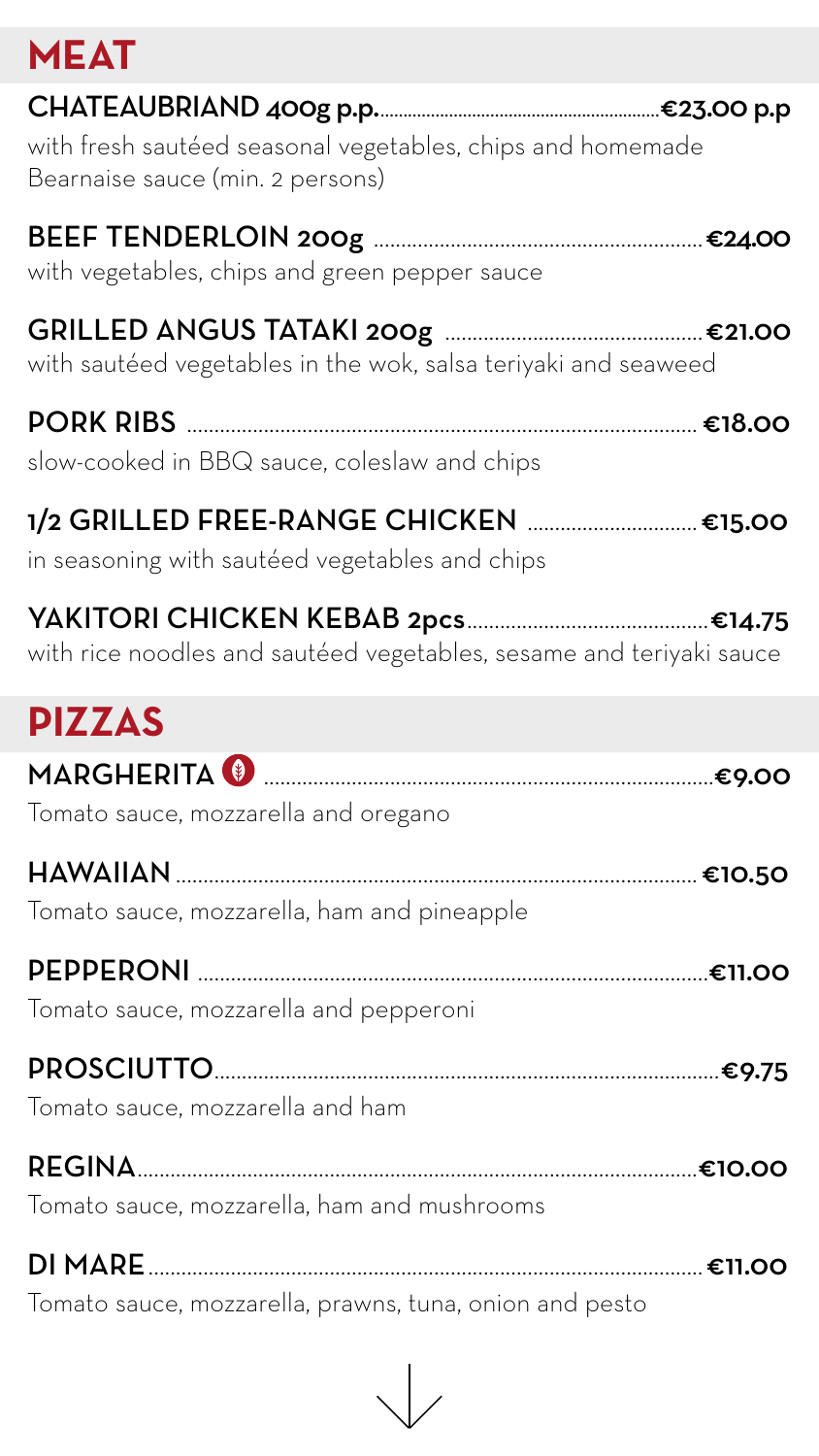

Option without cheese (vegan). Tomato sauce, mozzarella, onion, peppers, corn and mushrooms



Tomato sauce, mozzarella, gorgonzola, gouda and goat's cheese

CAPRICCIOSA ......................................................................................€10.75 Tomato sauce, mozzarella, pepperoni, sausage and ham

# DIAVOLO...................................................................................................€12.00

Tomato sauce, mozzarella, spicy beef, pepperoni, red onion and jalapeños

#### QUATTRO STAGIONI .........................................................................€11.50 Tomato sauce, mozzarella, mushrooms, ham, pepperoni, artichokes and black olives



Tomato sauce, mozzarella, fresh tomato and rocket

CHICKEN ..................................................................................................€10.50 Tomato sauce, mozzarella, chicken, bacon and fresh basil

CLS CALZONE .......................................................................................€11.50

Tomato sauce, mozzarella, ham and mushrooms

# CLUB LA SANTA SPECIAL PIZZA ..........................................€14.50

Tomato sauce, gherkin, onion, capers, cream, beef carpaccio, rocket, Parmesan, lemon vinaigrette and toasted pine nuts